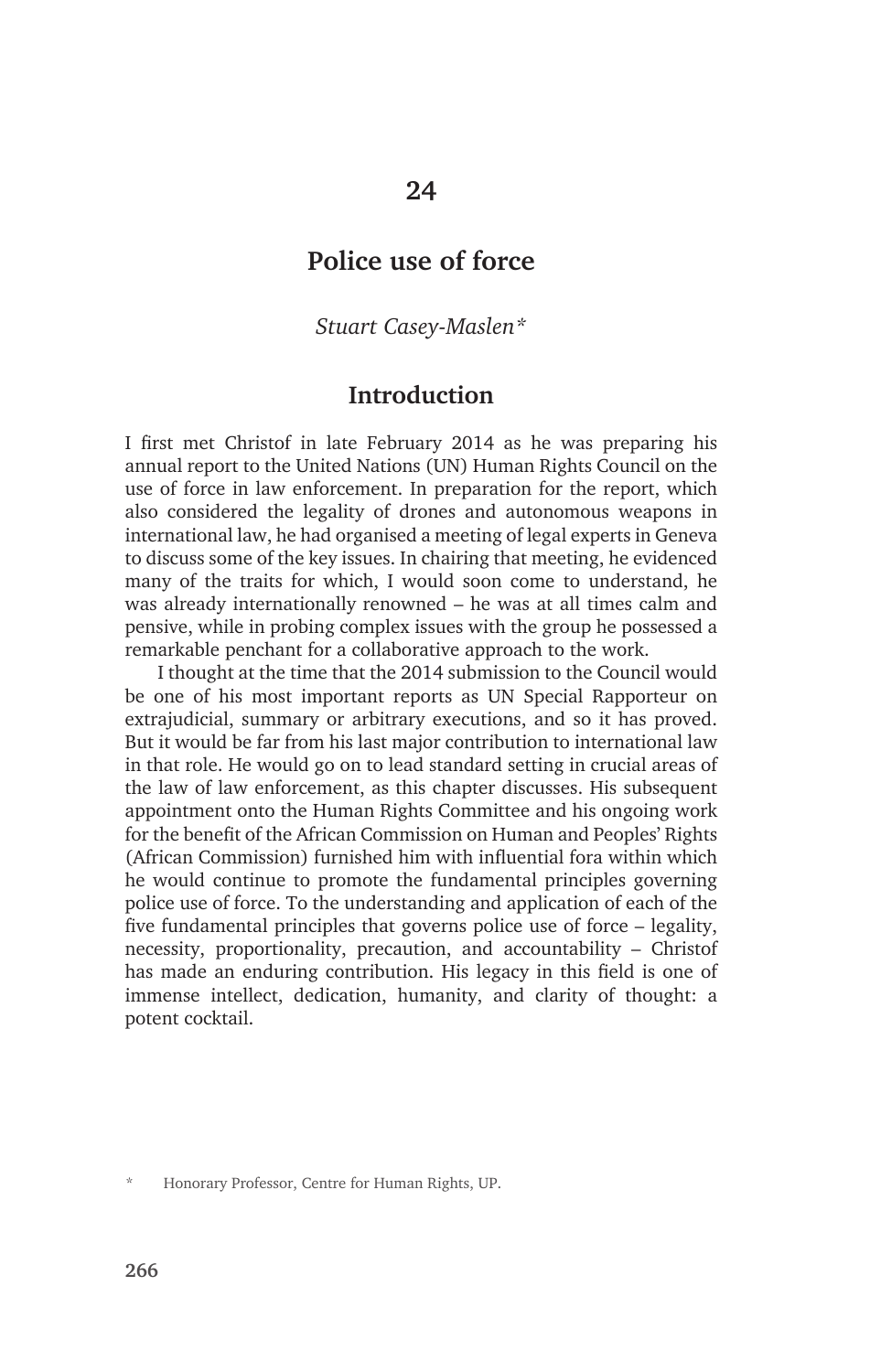## **Use of force in the 2014 Report of the Special Rapporteur**

Given the centrality of police use of force to the mandate, it is perhaps surprising how little time and space (in relative terms) the previous Special Rapporteurs on extrajudicial, summary or arbitrary executions had accorded to addressing the use of force by law enforcement officials under international law. At the least, it was not a regular thematic issue in their reports. Moreover, there were areas of vagueness or legal imprecision with respect to police use of force that demanded greater clarity. Christof had resolved to remedy this lacuna in our collective understanding. While his April 2014 report<sup>1</sup> gave particular space and attention to the issue of legality – the need for States to implement international standards on use of force by law enforcement officials in domestic law – the report covered all five of the core police use of force principles.

#### *The principle of legality*

The first step of securing the right to life is, as Christof wrote in his 2014 report to the Council, 'the establishment of an appropriate legal framework for the use of force by the police, which sets out the conditions under which force may be used in the name of the State'.<sup>2</sup> The laws of each state 'remain the first line and in many cases effectively the last line of defence for the protection of the right to life'.<sup>3</sup> As such, he pointed to the 'strong need to ensure that domestic laws worldwide comply with international standards', for it is simply 'too late to attend to this when tensions arise'.4 He called for domestic laws regulating the use of force by law enforcement officials to be brought in line with international standards, urging that the failure of a state to put into place an adequate legal framework to be 'identified as a violation of the right to life itself.<sup>5</sup>

This is a work in progress. While some states have improved their national legislation and policy on police use of force in recent years, most have still to do so. Indeed, it is remarkable how many laws in decolonised nations retain the brutal permissiveness of their colonialera laws, some dating back to the early twentieth and even the late nineteenth century. Instead of authorising minimum necessary force

<sup>1</sup> 'Report of the Special Rapporteur on extrajudicial, summary or arbitrary executions, Christof Heyns' UN doc A/HRC/26/36, 1 April 2014 (2014 Report).

<sup>2</sup> 2014 Report (n 1) para 26.

<sup>3</sup> 2014 Report (n 1) para 29.

<sup>4</sup> As above.

<sup>5</sup> 2014 Report (n 1) paras 121, 118.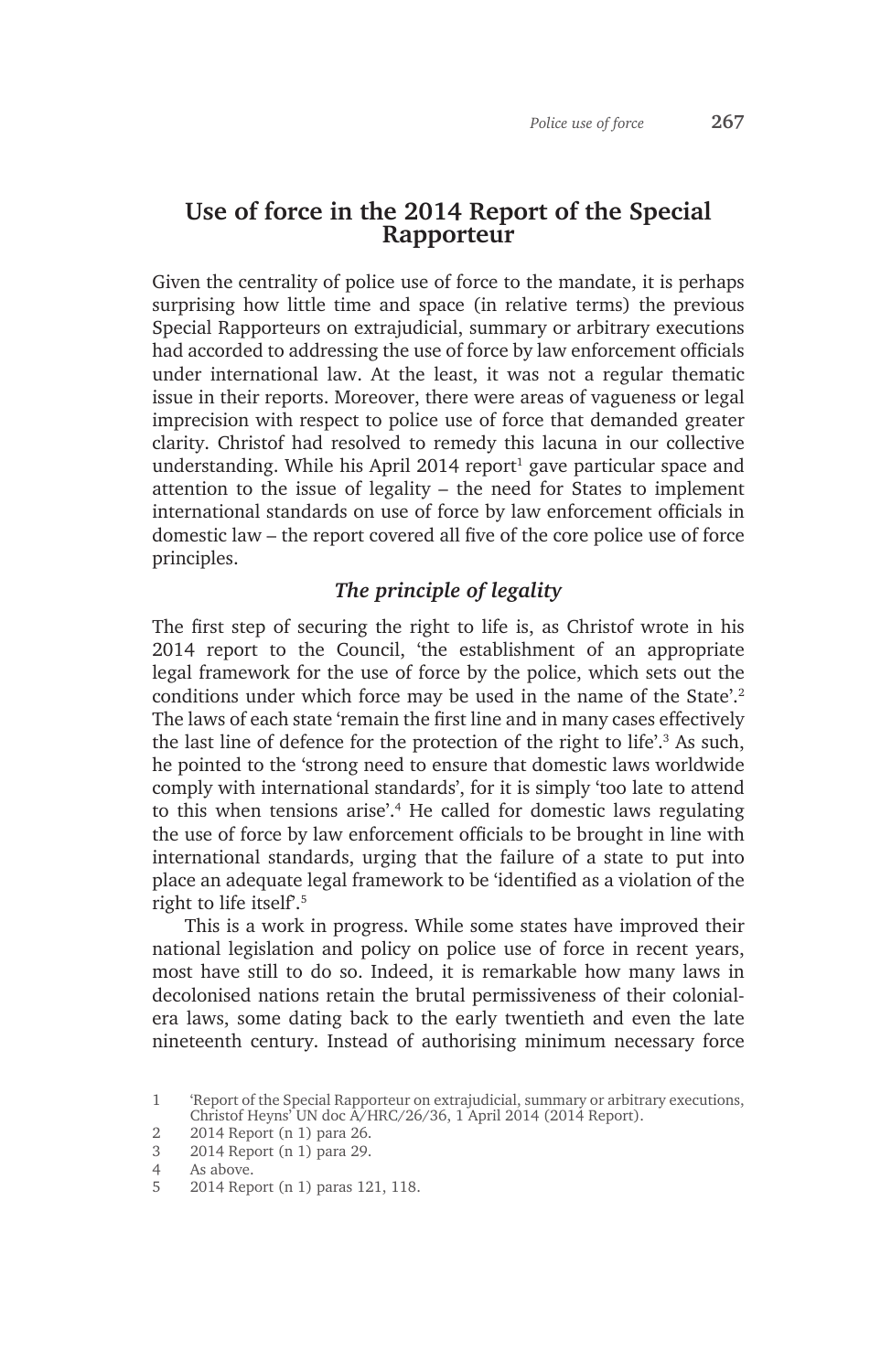in pursuit of a law enforcement objective, for instance, the formulation in a number of states is for 'as much force as is necessary', determined subjectively and without limitation.

Even prior to the finalisation of the report, Christof had been working with colleagues and students at the University of Pretoria (UP) to identify national laws governing police use of force around the world. But he would not stop the effort once the report was submitted such was the significance he accorded to the endeavour. The *Law on police*  use of force worldwide website<sup>6</sup> that he established with myself and Dr Thomas Probert is, we believe, the only one of its kind in the world. It describes how every state in the world (totalling 197, in the view of the UN Secretary-General) regulates the use of force by its police and other law enforcement agencies; grades them according to a simple traffic-light system; and identifies what they need to do to comply with international law and standards. It continues to be updated, enjoying more than 5,000 hits every month.

#### *The principles of necessity and proportionality*

Force is adjudged, at the instant of use, according to the twin cumulative principles of necessity and proportionality. That much is agreed. But the interpretation and application of these principles are often contested, much misunderstood, and sometimes deliberately miscast. Seeking to remedy this, Christof expounded briefly on the qualitative and quantitative elements of the principle of necessity as it restrains police use of force: avoid the use of force wherever reasonably possible; use force only for a legitimate law enforcement objective; and do not use more force than is strictly necessary in the circumstances.<sup>7</sup> Critically, too, he gave appropriate meaning to the notion of an 'imminent' or 'immediate' threat when firearm discharge is countenanced, defining it as 'a matter of seconds, not hours'.8 This is the correct test. Many states would prefer far greater latitude, but the cost would be counted in the loss of even more lives.

Restrictions on the use of firearms under the law of law enforcement are also central to the application of the principle of proportionality. Proportionality balances how much force may be used by reference to the threat posed by the criminal suspect. As Christof explained in the 2014 report: 'If necessity can be visualized as a ladder, proportionality is a scale that determines how high up the ladder of force one is allowed to go. The force used may not go above that ceiling, even if it might otherwise be deemed "necessary" to achieve the legitimate aim.'9 Thus,

<sup>6</sup> See https://www.policinglaw.info (accessed 21 December 2021).

<sup>7</sup> 2014 Report (n 1) paras 59, 60.

<sup>8</sup> 2014 Report (n 1) para 59.

<sup>9</sup> 2014 Report (n 1) para 66.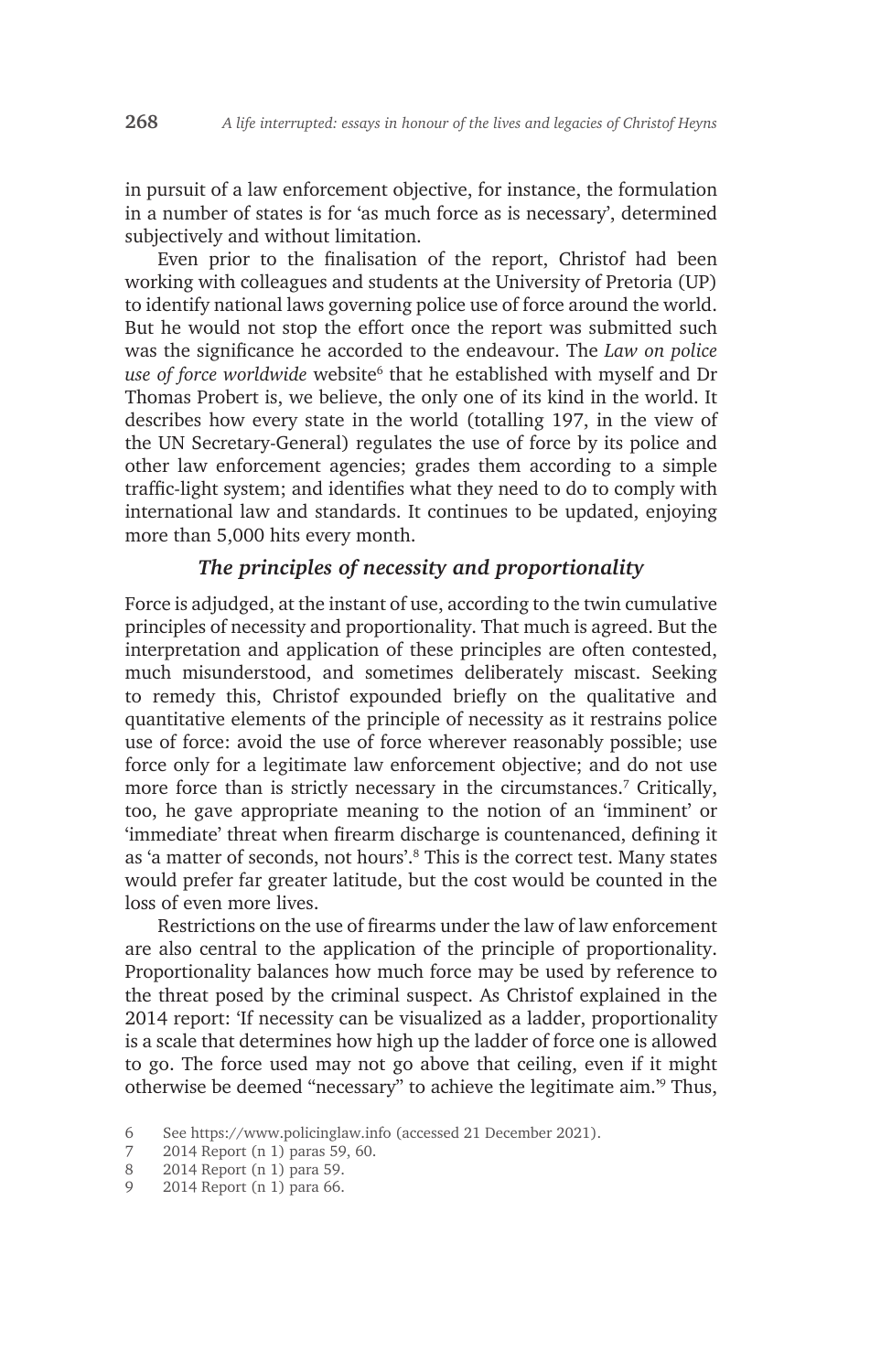even if, in the prevailing circumstances, a suspect can only realistically be stopped from fleeing or an individual prevented from committing a crime by recourse to firearms, in the context of law enforcement proportionality sets boundaries on when such *necessary* force is also *lawful* force. In particular, the use of firearms purely to protect property is always unlawful; shooting the escaping, unarmed thief cannot be accepted. Potentially deadly force may be only be employed to save human life or limb.<sup>10</sup> The notion of proportionality, and its application in the law of law enforcement, is thus clearly distinct from its understandings in *jus ad bellum* or *in bello*.

Firearms may be lawful where their use is strictly necessary in the circumstances in order to confront an imminent threat of death or serious injury, whether that threat is to a member of the public or a law enforcement official.11 In such an instant, the aim is to stop the threat and prevent the crime, not to kill the suspect. In any event, as the 1990 UN Basic Principles on the Use of Force and Firearms stipulate, intentional lethal use of firearms may only occur when this action (that is, 'shooting to kill') is strictly unavoidable in order to protect life.<sup>12</sup> This ultimate balancing Christof termed the 'protect life' principle – whereby a life may be taken intentionally only to save another life – describing it emblematically as 'the guiding star of the protection of the right to  $l$ ife'.<sup>13</sup>

#### *The principle of precaution*

Not only did Christof's 2014 report to the Human Rights Council bring clarity to the rules that apply at the instant when force is used, it also put due emphasis on the upstream principle of precaution. First introduced into the protection of the right to life by the European Court of Human Rights in its 1995 Grand Chamber judgment in the *McCann* case, the principle dictates that a law enforcement operation must be planned in a manner that minimises the risk of the police having resort to potentially deadly force.<sup>14</sup> For, as Christof wrote in his 2014 report:<sup>15</sup>

Once a situation arises where the use of force is considered, it is often too late to rescue the situation. Instead, in order to save lives, all possible measures should be taken 'upstream' to avoid situations where the decision on

<sup>10</sup> 2014 Report (n 1) paras 67, 70.

<sup>11</sup> Human Rights Committee 'General Comment No 36: Article 6: right to life' UN Doc CCPR/C/GC/36, 3 September 2019 (General Comment 36), para 12.

<sup>12</sup> Adopted by the Eighth UN Congress on the Prevention of Crime and the Treatment of Offenders, Cuba, 1990. United Nations General Assembly Resolution 45/166, adopted without a vote the same year, welcomed the Basic Principles and called on States to respect them in their domestic law and their law enforcement operations.

<sup>13</sup> 2014 Report (n 1) para 70.

<sup>14</sup> European Court of Human Rights, *McCann and Others v United Kingdom* Grand Chamber Judgment (1995) 21 EHRR 97 (*McCann* case) para 194.

<sup>15</sup> 2014 Report (n 1) para 63.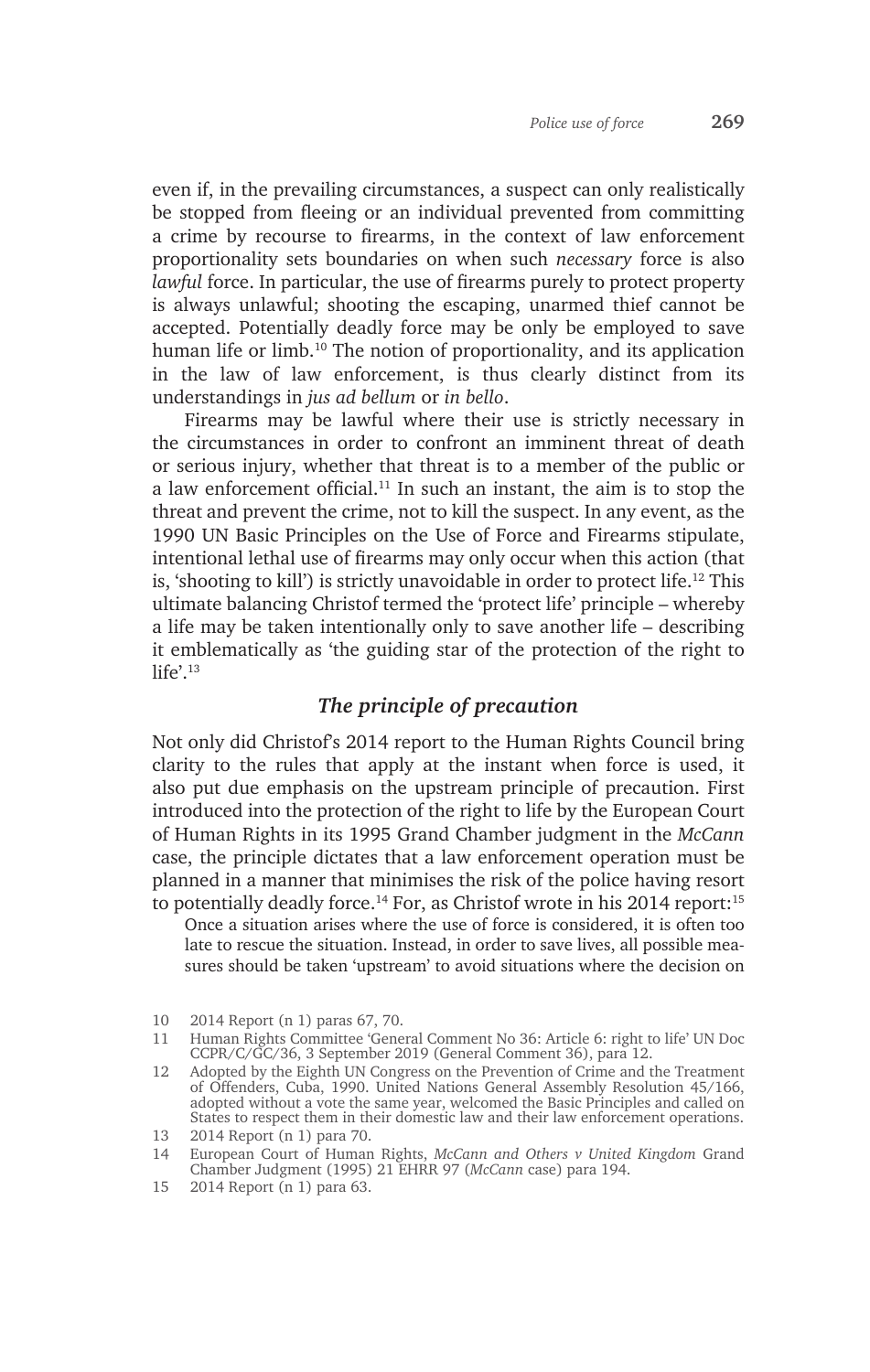whether to pull the trigger arises, or to ensure that all the possible steps have been taken to ensure that if that happens, the damage is contained as much as is possible.

The *McCann* case concerned Irish Republican Army (IRA) operatives who had travelled to Gibraltar to place a bomb. The United Kingdom (UK) security forces knew who they were and watched them enter the British Overseas Territory. Rather than stop them and arrest them, they allowed the three to proceed towards their objective, putting at risk a deadly outcome both for the IRA operatives and for the public in Gibraltar. Rejecting the UK government's protestations that delaying arrest would enable them to prosecute, convict, and then incarcerate the three operatives for a far longer period, the European Court of Human Rights stated that it was obliged to 'carefully scrutinise ... not only whether the force used by the soldiers was strictly proportionate to the aim of protecting persons against unlawful violence but also whether the antiterrorist operation was planned and controlled by the authorities so as to minimise, to the greatest extent possible, recourse to lethal force'.16

Christof would strive to ensure that the precautionary principle was duly reflected in General Comments on the right to life by both regional and global human rights treaty bodies. In 2015, the African Commission, in its General Comment on the right to life under the African Charter, whose drafting he led, would declare that the state 'must take all reasonable precautionary steps to protect life and prevent excessive use of force by its agents, including but not limited to the provision of appropriate equipment and training as well as, wherever possible, careful planning of individual operations'.17 Then in its General Comment on the right to life under the 1966 International Covenant on Civil and Political Rights (ICCPR),<sup>18</sup> concluded in 2018 under the rapporteurship of Yuval Shany, the Human Rights Committee would identify the need for 'procedures designed to ensure that law enforcement actions are adequately planned in a manner consistent with the need to minimize the risk they pose to human life'.<sup>19</sup>

In 1995, in the wake of the judgment by the European Court of Human Rights in *McCann*, a member of the UK Government derided the European Convention on Human Rights as a 'terrorists charter'. By 2011, the Manual of Guidance on Police Use of Firearms published by the Association of Chief Police Officers in England and Wales was not

19 General Comment 3 (n 11) para 13.

<sup>16</sup> *McCann* case (n 14) para 194.

<sup>17</sup> African Commission, 'General Comment No 3 on the African Charter on Human and Peoples' Rights: Article 4, the Right to Life', adopted in November 2015, para 27.

<sup>18</sup> International Covenant on Civil and Political Rights; adopted at New York 16 December 1966; entered into force 23 March 1976.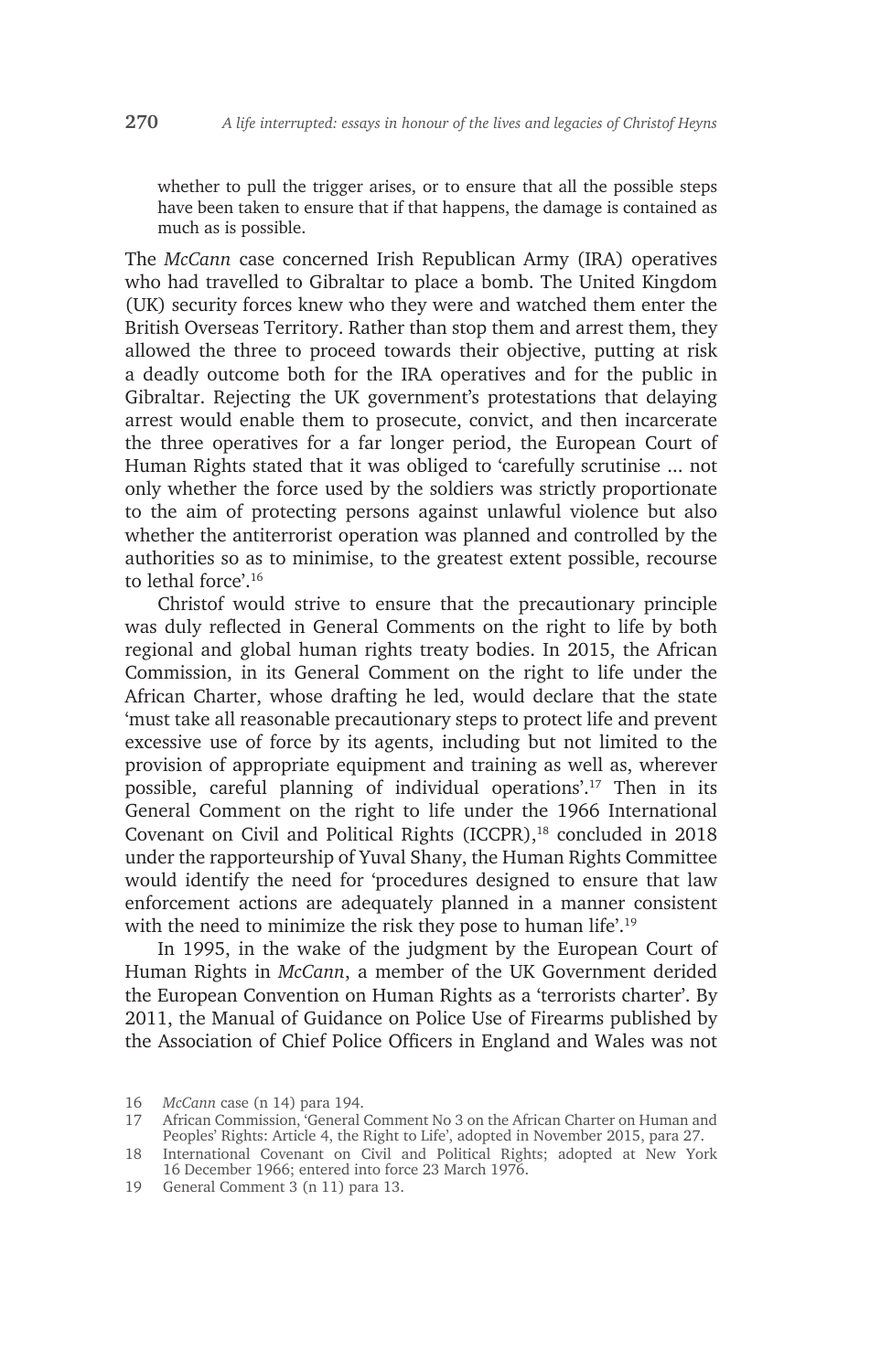only citing the precautionary principle – 'Is the operation being planned to minimise, to the greatest extent possible, recourse to the use of lethal force?' – it was even citing the judgment in *McCann* as evidence.20

#### *The principle of accountability*

Hand in hand with the principles of legality, necessity, proportionality, and precaution goes the principle of accountability: a system of responsibility for cases in which the limits laid down by the international standards are transgressed.<sup>21</sup> The procedural component of the right to life requires that states first investigate apparently unlawful or arbitrary killings and then, where evidence of criminal wrongdoing is uncovered, prosecute the offenders. This is both consonant with, and an integral element of, the right to a remedy under conventional and customary international human rights law.<sup>22</sup> The failure of the state to properly investigate cases of death following the use of force is thus cast as a violation of the right to life itself.23

Independent, external oversight of police is, Christof's 2014 report declared, 'a best practice'.<sup>24</sup> But, he explicitly recognised, the 'mere establishment' of an external oversight body is in and of itself 'insufficient'.25 'An effective external police oversight agency requires the necessary powers, resources, independence, transparency and reporting, community and political support, and civil society involvement'.26 Accordingly, the Law on Police Use of Force Worldwide website devotes a section on each country profile to not only the existence of an external oversight agency but also its powers, independence, and effectiveness. A 'high degree of transparency' is required, the 2014 report added, to ensure the agency's 'long-term success'.27

But any accountability framework worthy of the name must include a combination of criminal, administrative, and disciplinary sanctions. 'Modes of criminal accountability must include command or superior responsibility', the report recalled.28 While respect for the principle of legality is a prerequisite for accountability, the general existence of laws 'is not enough to ensure accountability of State officials – special

- 21 2014 Report (n 1) para 26.
- 22 2014 Report (n 1) para 78.
- 23 2014 Report (n 1) para 79.
- 24 2014 Report (n 1) para 84.<br>25 As above

- 26 As above.
- 27 As above.
- 28 2014 Report (n 1) para 82.

<sup>20</sup> *Manual of Guidance on Police Use of Firearms* (3rd ed) Association of Chief Police Officers, London, 2011, https://bit.ly/3rkeWvh (accessed 21 December 2021), para 1.23.

As above.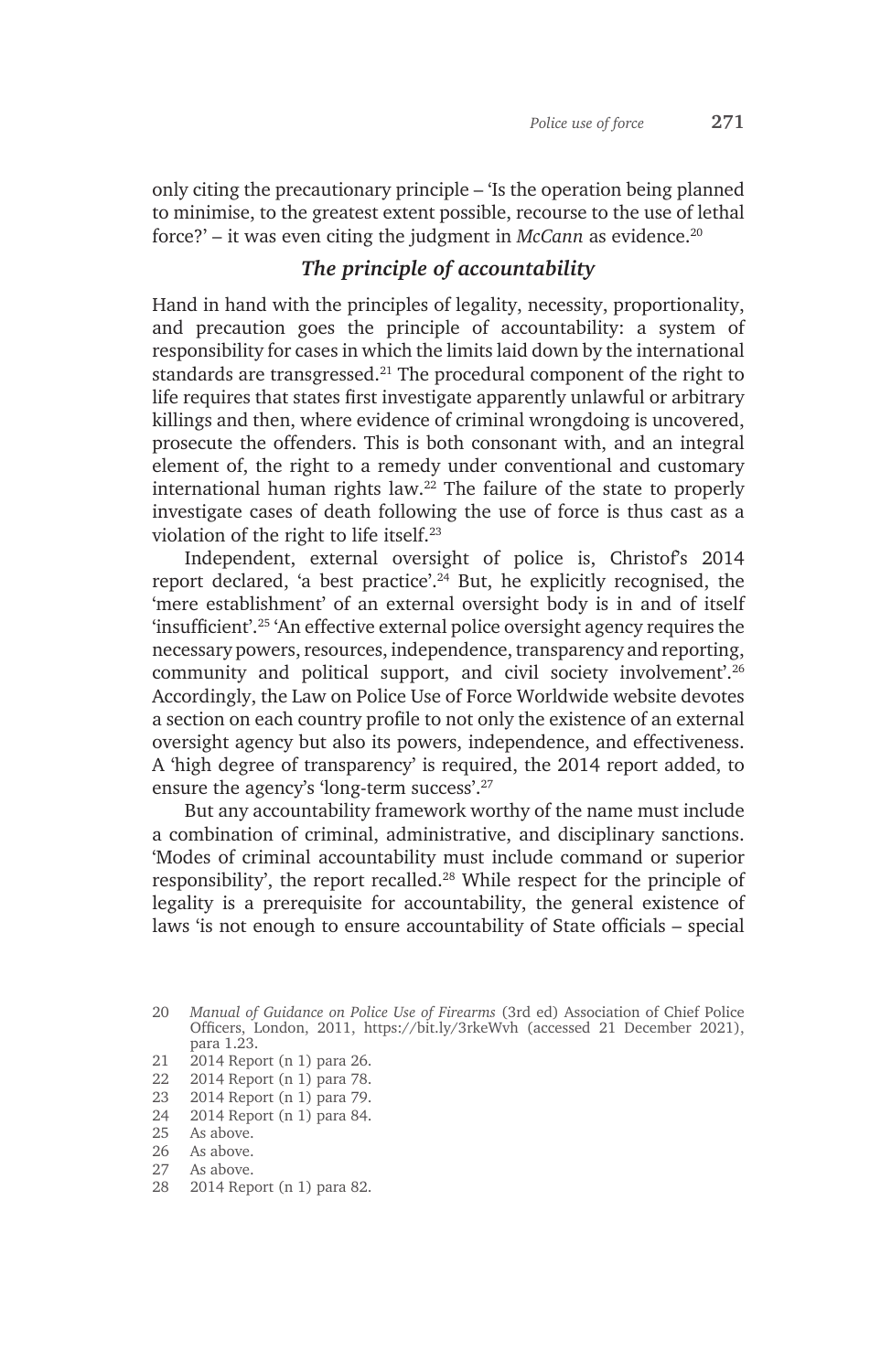measures are needed to ensure that those in office are held responsible'. 'Many States', Christof observed, 'lack such mechanisms'.29

### **The revision of the Minnesota Protocol on the Investigation of Potentially Unlawful Death**

Inherent to any coherent system of accountability is also, as the 2014 report had recalled, an effective investigation. It was to this issue that Christof next turned in his work as Special Rapporteur on extrajudicial, summary or arbitrary executions. During a mission to India in 2012, he encountered the application of the so-called Minnesota Protocol (more correctly entitled the UN Manual on the Effective Prevention and Investigation of Extra-legal Arbitrary and Summary Executions). The Manual, which had been elaborated thanks to work by a civil-society organisation in Minnesota and forensic experts, especially in the United States, was originally published in 1991.<sup>30</sup>

Two decades later, in mortuaries in India, medical personnel involved in autopsies emphasised to the Special Rapporteur the importance of the Protocol, but pointed out that, since its conclusion, it had become materially outdated. Forensic science, as well as the international legal standards represented in the Manual, had evolved significantly. The duty to investigate had taken on an autonomous existence, especially in jurisprudence in the Strasbourg court. $31$  With respect to the science, when the original Protocol had been drafted, DNA evidence had barely been heard of, the first digital cameras had only just entered the market, and computerised tomography (CT) scanning machines were a long way from being standardised. Technology since then had revolutionised the processes and procedures for investigations.

Consulting with experts around the world, it became clear that the Minnesota Protocol had been a critical normative reference, but that if it were to remain so in the future, it would need major revision. Christof took the initiative, setting about the task thoughtfully and in a structured framework. Working with the Office of the UN High Commissioner for Human Rights (OHCHR) and on the basis of the collaborative approach that typified his work, a team of several dozen international

<sup>29</sup> As above.

<sup>30</sup> The Protocol was so-named not because of its international legal connotations but rather as a set of procedures in the medical sphere. It was derived from the Principles on the investigation of extra-legal executions endorsed by the UN General Assembly in 1989.

<sup>31</sup> For instance, a few of the international standards incorporated in the new Protocol were the 1990 Basic Principles on Use of Force and Firearms, the 2004 Arab Charter on Human Rights, the 2005 UN Principles on Action to Combat Impunity, the 2005 Basic Principles on the Right to a Remedy, the 2006 Convention against Enforced Disappearance, the 2015 Nelson Mandela Rules, and the 2015 African Commission's General Comment on the Right to Life.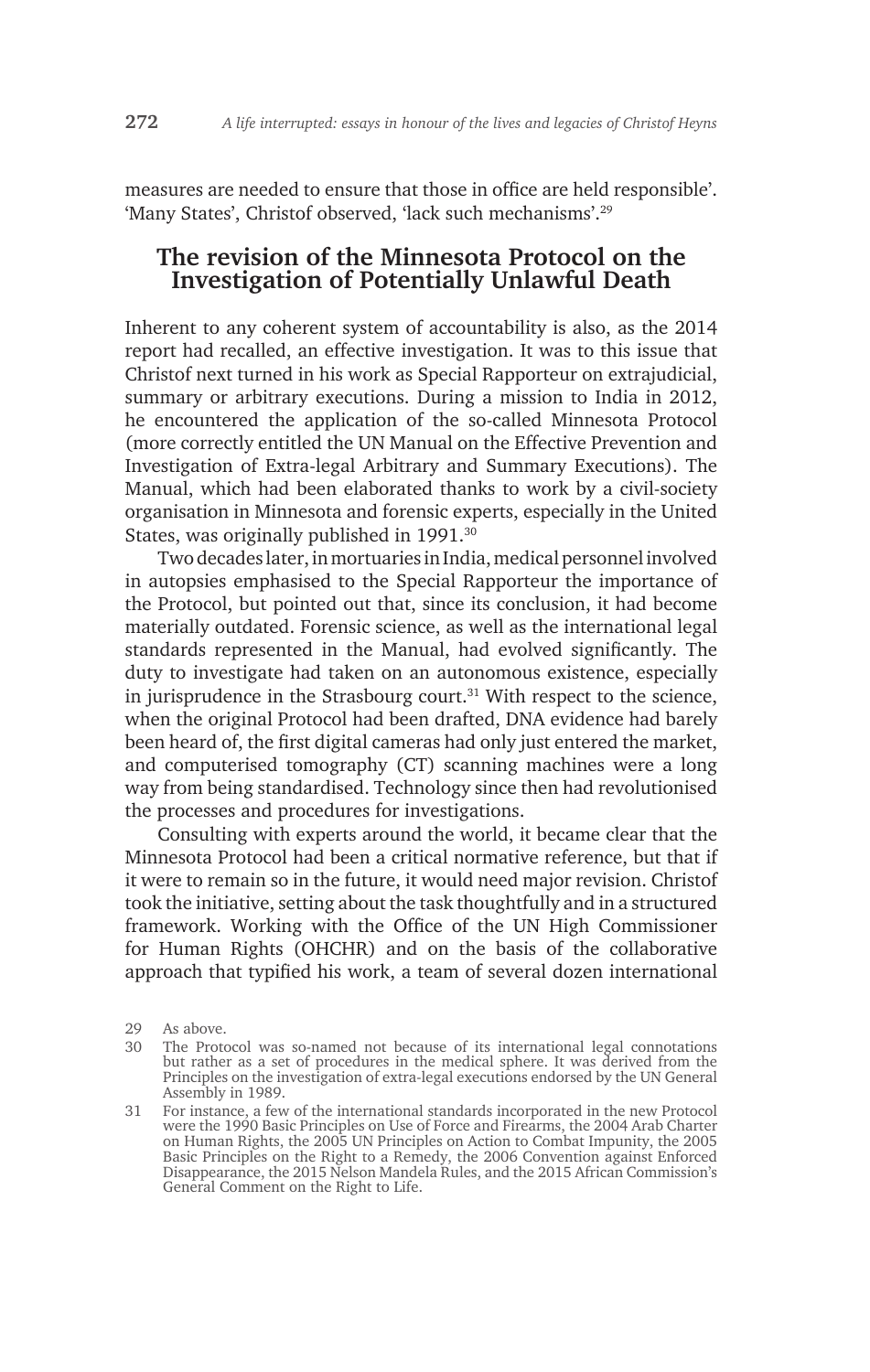legal, human rights, investigation, and forensic experts set out to revise and update the Protocol.32 The new Protocol was elaborated over the course of two years with support from a high-level advisory panel from around the world. The aim was to produce a document that would set out international law on investigations in a holistic manner and outline good practice in investigation in compliance with that law and in light of the many advances in forensic science. Input was also sought from States, international organisations, and UN treaty bodies, and incorporated into the text before it was finalised.

Published by the OHCHR in 2017 (and now available in all six official UN languages), the Minnesota Protocol on the Investigation of Potentially Unlawful Death (2016)<sup>33</sup> offers detailed guidance to States as well as other subjects of international law on how to conduct a human-rights compliant investigation into a suspicious death or enforced disappearance. It is first and foremost a tool to enable better investigations, but it is also a standard by which investigations can be judged. As the then High Commissioner for Human Rights said in his Foreword to the Protocol, the updated version of the Protocol provides 'a comprehensive and shared platform for forensic investigators, pathologists, law enforcement officials, lawyers, prosecutors, presiding officers and NGOs to make accountability a worldwide reality'.

The Protocol describes the international legal framework, including the triggers for an investigation (which do not demand an official complaint). It depicts the character that an investigation must have if it is to comply with the right to life: it must be *effective and thorough, prompt* (but not rushed), *independent and impartial* (meaning, for instance, that police and military units cannot investigate themselves or their colleagues), and as *transparent* as the demands of justice will allow. A new section on professional ethics in the revised Protocol confirms that forensic doctors have obligations to justice (not to the police or the State, even though these entities may be the ones directly contracting them), as well as, of course, to the relatives of the deceased.

In articulating how an investigation should be conducted, the Protocol brought together domestic and regional approaches for the first time in an in-depth international standard. Detailed guidelines are incorporated into the extended Protocol on the management of the crime/death scene(s), the conduct of interviews, the excavation

<sup>32</sup> See, for example, C Heyns, S Casey-Maslen, T Fisher, S Knuckey, T Probert & M Tidball-Binz 'Investigating potentially unlawful death under international law: the 2016 Minnesota Protocol' (2019) 52(1) *International Lawyer* 47. Morris Tidball-Binz is now the UN Special Rapporteur on extrajudicial, summary or arbitrary executions.

<sup>33</sup> Minnesota Protocol on the Investigation of Potentially Unlawful Death (2016), OHCHR, Geneva/New York, 2017 (Minnesota Protocol), https://bit.ly/3aH8Yh7 (accessed 21 December 2021).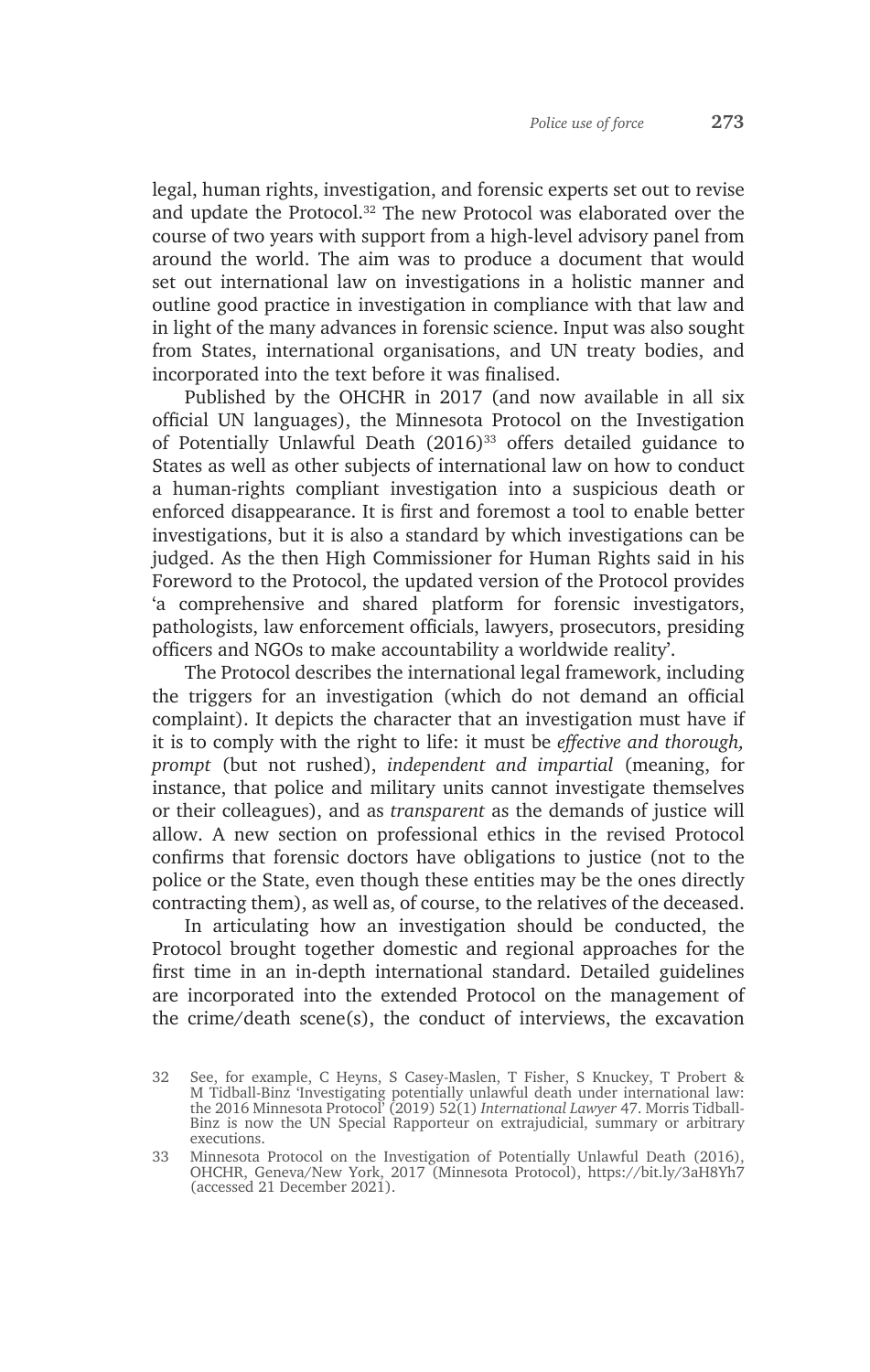of graves, the organisation of an autopsy, and the analysis of skeletal remains. They are not tantamount to standing operating procedures (SOPs) but they clearly light up the path towards them.

Naturally, the importance of ensuring the chain of custody for evidence is especially accentuated in the Protocol, as is the role of the autopsy. As the Protocol makes explicit, investigations must, at a minimum, take all reasonable steps to: identify the victim or victims; recover and preserve all material probative of the cause of death, the identity of the perpetrator(s), and the circumstances surrounding the death; identify possible witnesses and obtain their evidence in relation to the death and the circumstances surrounding the death; determine the cause, manner, place, and time of death, and all of the surrounding circumstances;<sup>34</sup> and determine who was involved in the death and their individual responsibility for the death.<sup>35</sup> It will 'almost always be the case', the Protocol confirms, that these aims 'will be materially assisted in some way by the performance of an autopsy. Accordingly, a decision not to undertake an autopsy should be justified in writing and should be subject to judicial review'.<sup>36</sup>

The Protocol has already become the new international reference for the conduct of death investigations. The Human Rights Committee, in its General Comment 36 on the right to life, decrees that investigations and prosecutions of potentially unlawful deprivations of life should be undertaken in accordance with relevant international standards, including, explicitly, the Minnesota Protocol.<sup>37</sup> Moreover, the Protocol can and should be used at all times, including in situations of armed conflict.38 Indeed, in its Grand Chamber judgment in *Hanan* v. *Germany* of February 2021, the European Court of Human Rights specifically cites the paragraph from the Protocol pertaining to investigations of deaths resulting from the conduct of hostilities as part of the relevant international law and practice.39

- 35 Minnesota Protocol (n 33) para 25.
- 36 As above.

<sup>34</sup> In determining the manner of death, the investigation should distinguish between natural death, accidental death, suicide, and homicide.

<sup>37</sup> General Comment 36 (n 11) para 27.

<sup>38</sup> This is even though, as is well known, the rules governing the use of force in the conduct of hostilities differ materially to law of law enforcement rules, being generally and significantly more permissive.

<sup>39</sup> European Court of Human Rights *Hanan v Germany* Judgment 16 February 2021 para 88.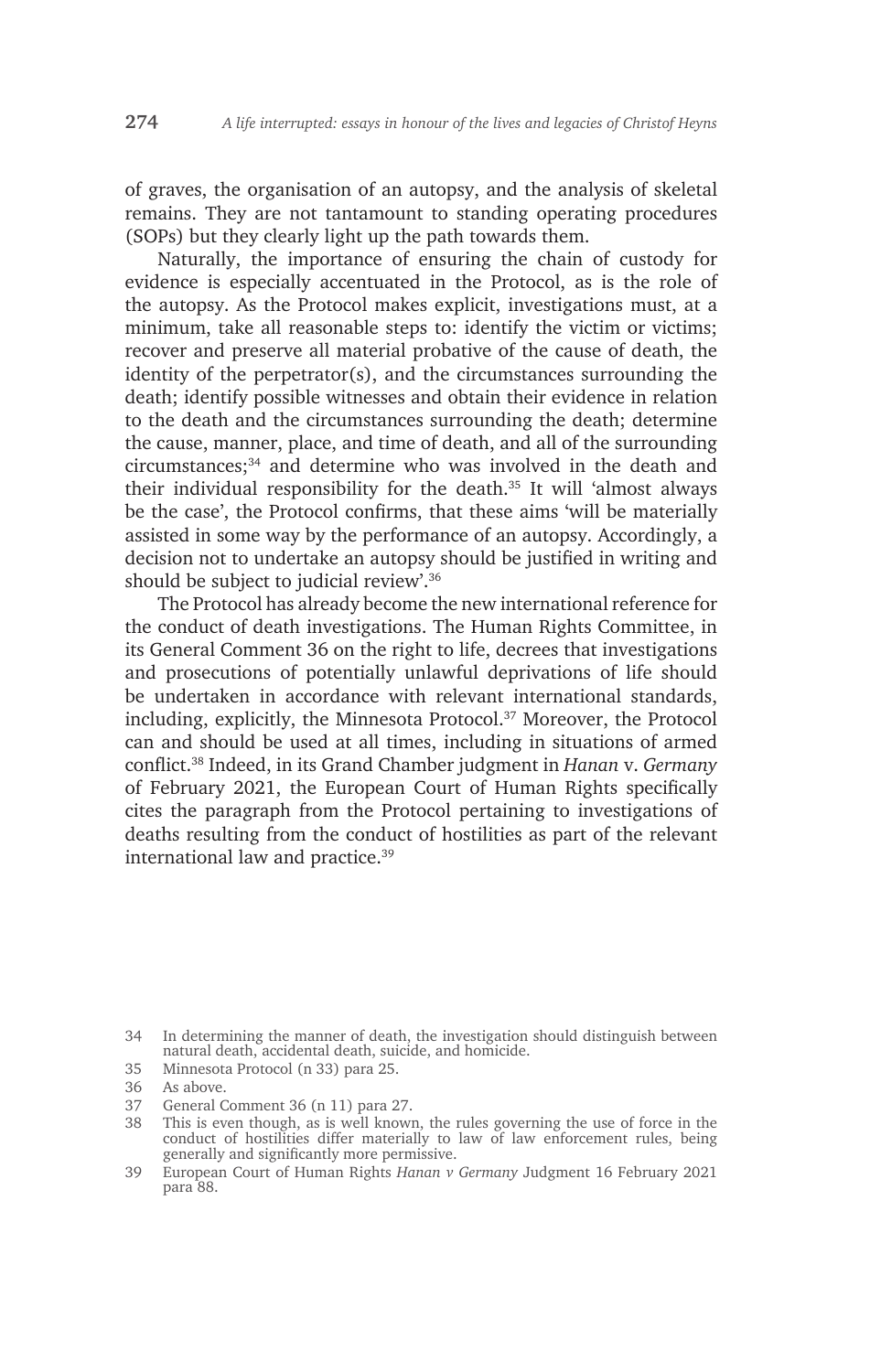### **The United Nations Guidelines on the Use of Less-Lethal Weapons**

The 2014 report to the Human Rights Council on the law of law enforcement had made a number of important recommendations. In addition to those noted above, Christof had singled out the need for detailed guidance on less-lethal weapons in law enforcement. In 2016, in the joint report with the Special Rapporteur on the rights to freedom of peaceful assembly and of association, a call had been made to the UN High Commissioner for Human Rights to convene an expert group to examine the application of the international human rights framework to less-lethal weapons, including with a focus on their use in the context of assemblies.<sup>40</sup>

The 1990 Basic Principles on the Use of Force and Firearms had exhorted States to develop and use so-called 'non-lethal incapacitating weapons'41 with a view to reducing police recourse to firearms.42 The Basic Principles had also called for the development and deployment of such weapons to be 'carefully evaluated in order to minimize the risk of endangering uninvolved persons', and for their use to be 'carefully controlled'.43 But there was no dedicated international framework of standards by which to do so. Clear and appropriate international standards were, the 2014 report to the Human Rights Council justly averred, badly needed.<sup>44</sup> To be effective, this called for the elaboration of 'independent guidelines on the development and use of these weapon technologies, over and above standards that may be set by individual police forces or the manufacturers'.45

Once again, Christof seized the mantle, convening and leading a process of expert meetings with the OHCHR involving law enforcement officials, diplomats, weapons experts, and human rights lawyers. The meetings, which over the course of one year the Geneva Academy of International Humanitarian Law and Human Rights hosted with the support of the Swiss Government, enabled a detailed set of guidelines to be elaborated for consideration by the OHCHR. A careful balance had

- 44 2014 Report (n 1) para 105.
- 2014 Report (n 1) paras 105, 106.

<sup>40</sup> 'Joint report of the Special Rapporteur on the rights to freedom of peaceful assembly and of association and the Special Rapporteur on extrajudicial, summary or arbitrary executions on the proper management of assemblies' UN Doc A/ HRC/31/66, 4 February 2016 (Joint report), para 67(i).

<sup>41</sup> This term is no longer widely used as it is understood that all weapons can be lethal in certain circumstances. United Nations Human Rights Guidance on Less-Lethal Weapons in Law Enforcement OHCHR Geneva (2020) (Guidance on Less-Lethal Weapons) at v.

<sup>42</sup> Principle 2, 1990 Basic Principles on the Use of Force and Firearms.

<sup>43</sup> Principle 3, 1990 Basic Principles on the Use of Force and Firearms.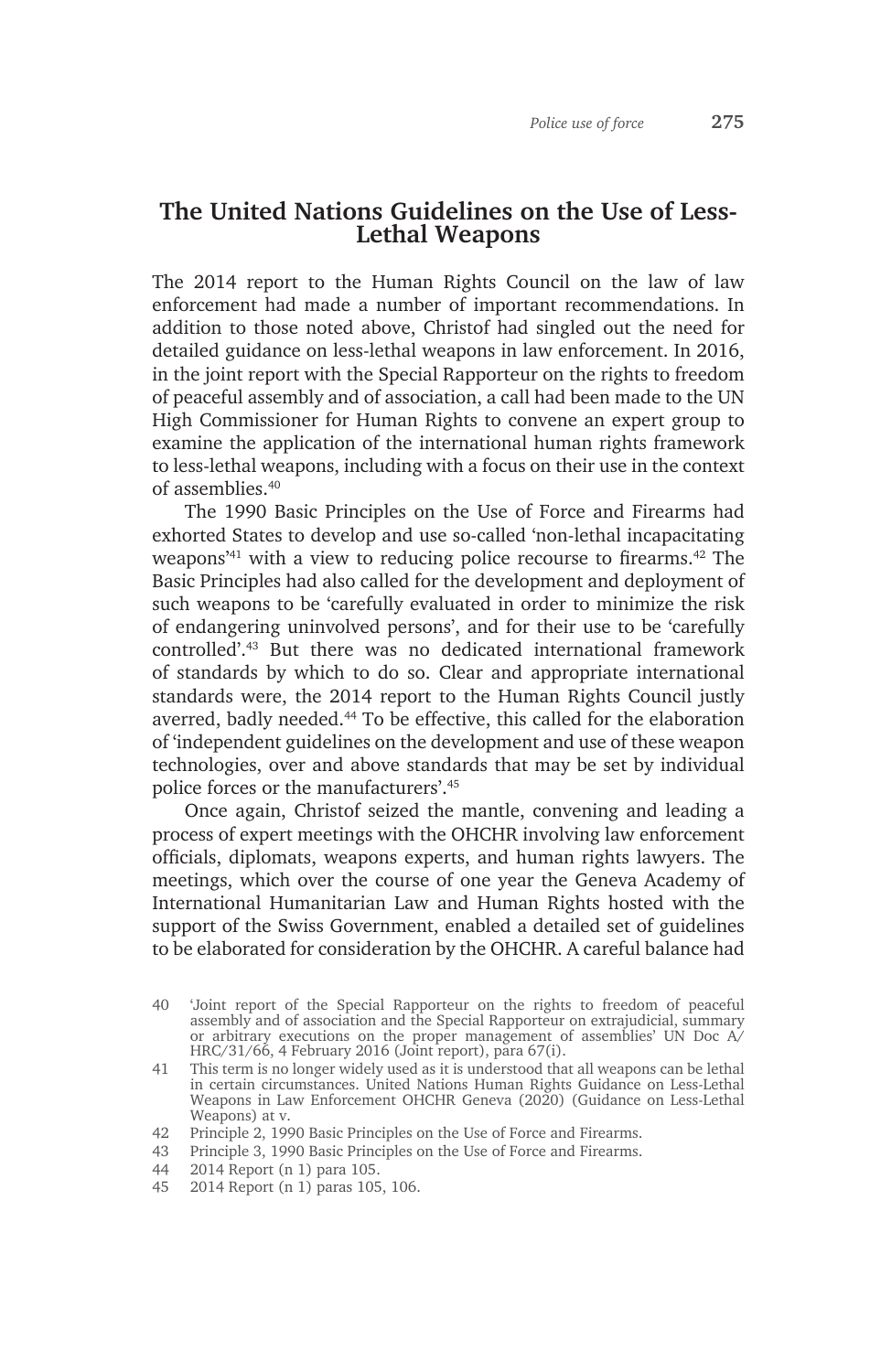to be struck between the aspirations of civil society and the desire to remain grounded in international law so that weapons manufacturers and law enforcement agencies would not be able to ignore or dismiss the guidelines. As ever, Christof's seemingly endless patience and his almost infinite ability to find a path acceptable to all won the day. Following their internal review within the Office, the United Nations Human Rights Guidance on Less-Lethal Weapons was published in its final edition in 2020.46

The guidelines offer both general and specific guidance on the design and production, legal review, testing, and procurement, and use of less-lethal weapons.47 They identify weapons that should not be used in law enforcement, notably spiked batons, lasers designed to cause permanent blindness, and directed energy weapons liable to cause serious injury.<sup>48</sup> With respect to other weapons, States are called upon to ensure that, prior to their procurement, a legal review is conducted to ascertain whether they would in any circumstances be prohibited by any rule of international or domestic law, in particular human rights law.49 The Guidance emphasises that testing should be conducted independently of the manufacturer and should be based on impartial legal, technical, medical and scientific expertise and evidence. Testing should evaluate the effects of 'all reasonably likely or expected' uses of the weapon(s) being reviewed. $50$ 

The use of specific less-lethal weapons and related equipment is considered in detail, looking systematically at their utility and design, the circumstances of potentially lawful use, the specific risks resulting from their use, and the circumstances of potentially unlawful use in each case. Weapons given such detailed consideration are police batons, hand-held chemical irritants (for example, pepper spray), chemical irritants launched at a distance (tear gas), conducted electrical weapons ('Tasers'), kinetic impact projectiles (such as plastic bullets), dazzling laser weapons, water cannon, and acoustic weapons.

With respect, for example, to tear gas – the 'go-to' weapon for many States in public order management – the Guidance observes that if chemical irritants are deployed behind a group of violent individuals,

<sup>46</sup> At http://bit.ly/367c0ac (accessed 21 December 2021).

<sup>47</sup> Less-lethal weapons are defined in the Guidance as: 'Weapons designed or intended for use on individuals or groups of individuals and which, in the course of expected or reasonably foreseen use, have a lower risk of causing death or serious injury than firearms. Less-lethal ammunition may be fired from conventional firearms. For the purpose of th[e] Guidance, the term includes conventional firearms when they are used to discharge less-lethal ammunition, but not when they are used to discharge conventional bullets or other ammunition that would be likely to result in life-threatening injuries.' Guidance on Less-Lethal Weapons (n 41) Section 9, p 45.

<sup>48</sup> Guidance on Less-Lethal Weapons (n 41) para 5.1.

<sup>49</sup> Guidance on Less-Lethal Weapons (n 41) para 4.2.1.

<sup>50</sup> Guidance on Less-Lethal Weapons (n 41) para 4.2.2.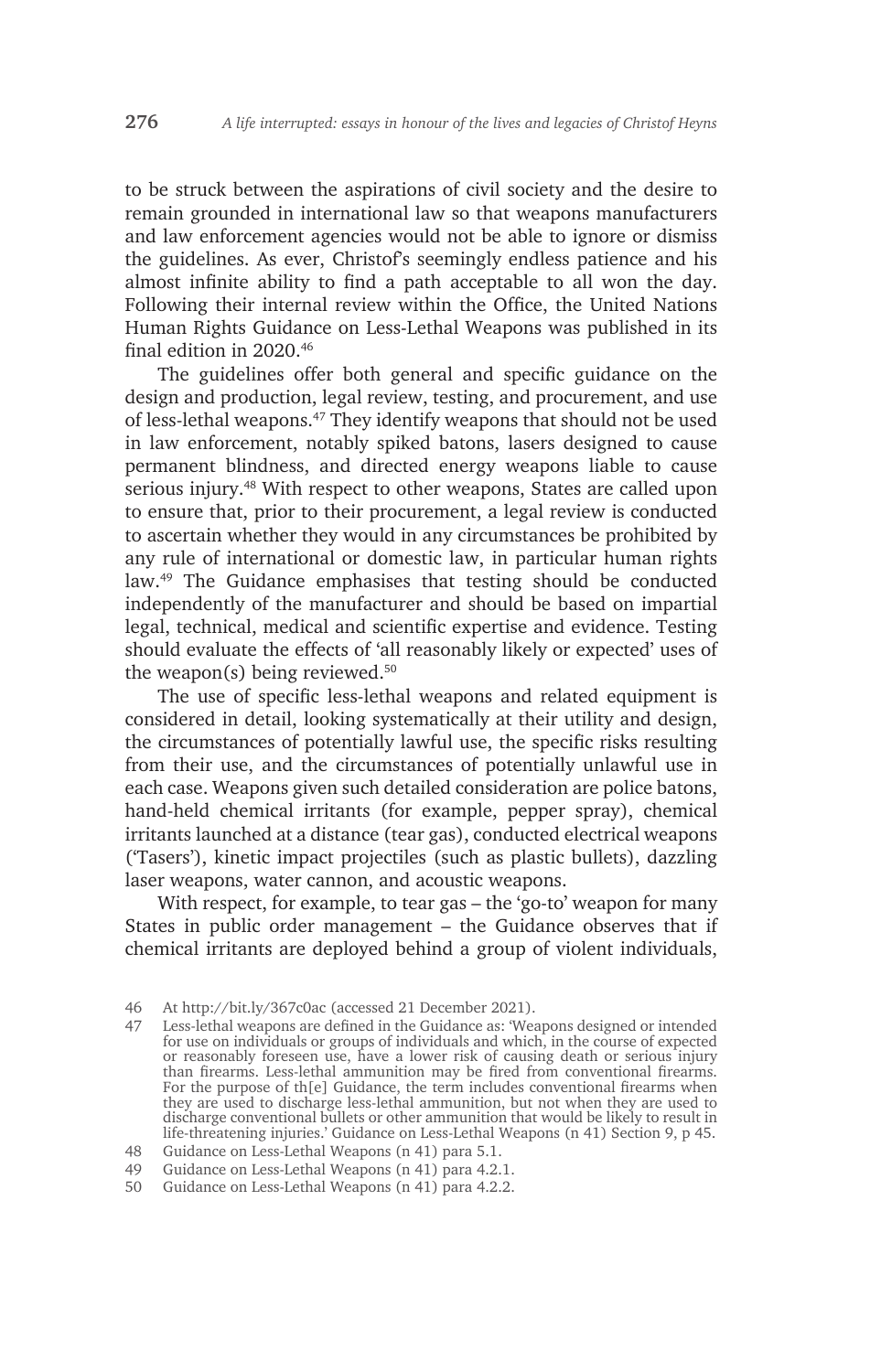this may prompt them to move towards law enforcement officials and agencies, thereby increasing the risk of a violent confrontation.<sup>51</sup> A stampede may result when irritants are used against a crowd in an enclosed area.52 In any event, projectiles should not be fired at the head or face, owing to the risk of death or serious injury from impact trauma.53 In general, chemical irritants should not be used in confined spaces, such as prison cells, where there is no viable exit or adequate ventilation, owing to the risk of death or serious injury from asphyxiation.54

In July 2021, the Human Rights Council adopted a resolution on the 'promotion and protection of the human rights and fundamental freedoms of Africans and of people of African descent against excessive use of force and other human rights violations by law enforcement officers'.55 Under the resolution, the Council decided to establish an international independent expert mechanism in order to further the agenda towards transformative change for racial justice and equality in the context of law enforcement globally. The resolution further noted the importance of international standards on police use of force, specifically recommending that domestic legal regimes on the use of force by law enforcement officials be brought into line with appropriate international standards, including the 1990 Basic Principles on the Use of Force and Firearms by Law Enforcement Officials and the 2020 United Nations Human Rights Guidance on Less-Lethal Weapons in Law Enforcement<sup>56</sup>

# **Facilitating the right of peaceful assembly**

The right to assembly peacefully, defined as 'the non-violent gathering by persons for specific purposes, principally expressive ones',<sup>57</sup> is a 'fundamental right in a democratic society', in the words of the European Court of Human Rights.<sup>58</sup> States not only have an obligation to refrain from violating the rights of individuals involved in an assembly, but must also ensure the rights of those who participate in, or are affected by

- 51 Guidance on Less-Lethal Weapons (n 41) para 7.3.4.
- 52 Guidance on Less-Lethal Weapons (n 41) para 7.3.3.
- 53 Guidance on Less-Lethal Weapons (n 41) para 7.3.6.
- 54 Guidance on Less-Lethal Weapons (n 41) para 7.3.7.

<sup>55</sup> Human Rights Council Resolution 47/21, adopted without a vote on 13 July 2021, para 10.

<sup>56</sup> Human Rights Council Resolution 47/21, para 5.

<sup>57</sup> Human Rights Committee, 'General Comment No 37 (2020) on the right of peaceful assembly (Article 21)', UN Doc CCPR/C/GC/37, 17 September 2020 (General Comment 37), para 4.

<sup>58</sup> This statement, made in its 2003 judgment in the *Djavit An* case, has been reiterated by the Court on a number of occasions since. European Court of Human Rights, *Djavit An v Turkey* Judgment 20 February 2003, para 56.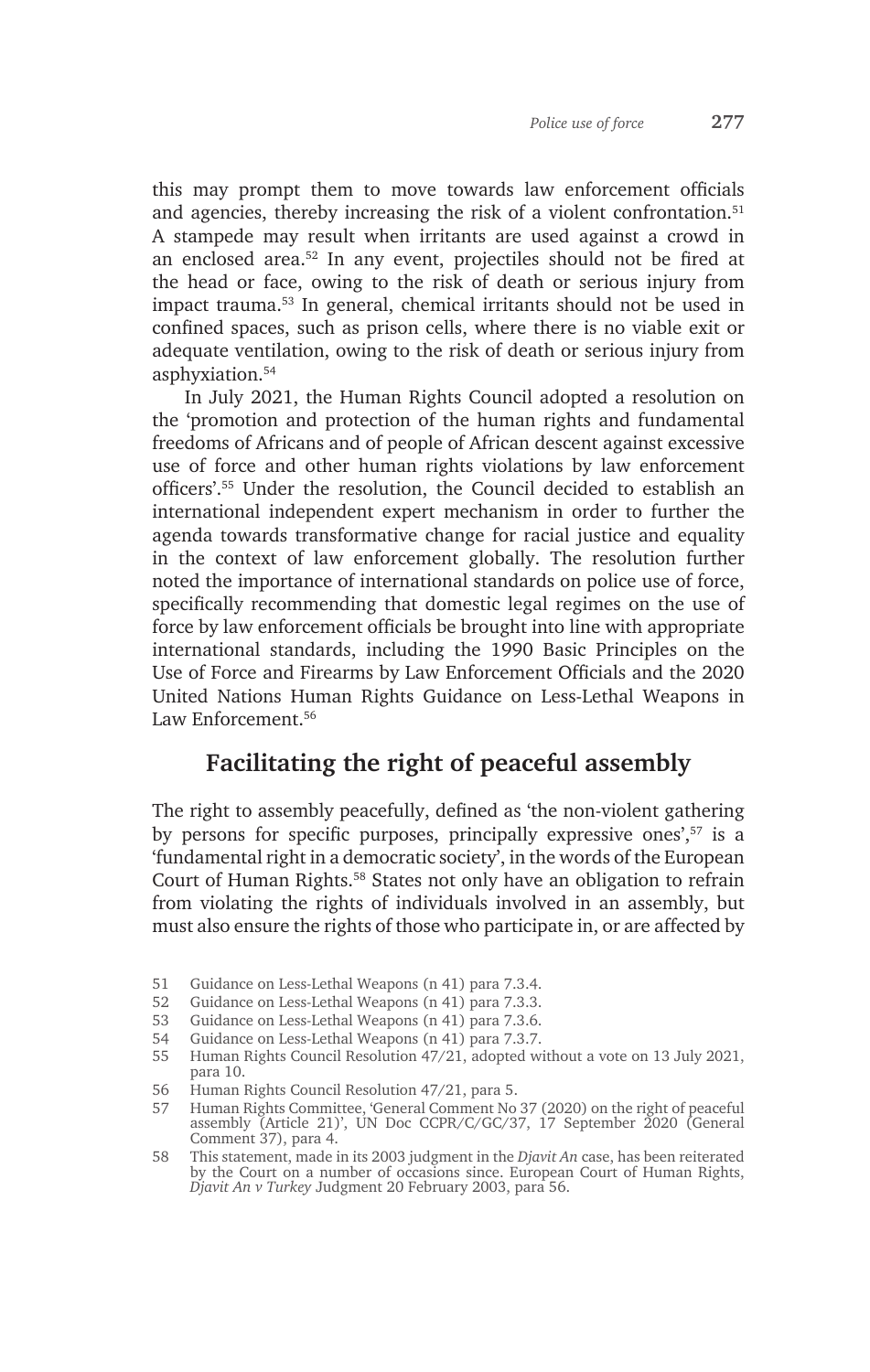an assembly, including by facilitating an enabling environment within which the assembly can proceed peacefully.<sup>59</sup> But in reality abuses by law enforcement officials frequently occur in the context of assemblies such as public demonstrations and protests. Although police forces are supposed to serve the public impartially, without fear or favour, in many States they are effectively instrumentalised by the regime. Suppressing peaceful protest is all too often one of the tasks with which they are charged by those in power.

In March 2014, Human Rights Council Resolution 25/38 called upon the Special Rapporteur on extrajudicial, summary or arbitrary executions and the Special Rapporteur on the rights to freedom of peaceful assembly and of association (Maina Kiai) to elaborate and present a compilation of practical recommendations for the proper management of assemblies. In their joint report, submitted to the Council in 2016, the two Special Rapporteurs affirmed that force 'shall not be used unless it is strictly unavoidable, and if applied it must be done in accordance with international human rights law'.<sup>60</sup> In reiterating the core principles governing use of force in law enforcement, they also identified rules specific to assemblies, including that firearms 'should never be used simply to disperse an assembly' and declaring that 'indiscriminate firing into a crowd is always unlawful'.<sup>61</sup>

The report noted the constraints placed by international law on dispersal, which may be considered 'where violence is serious and widespread and represents an imminent threat to bodily safety or property, and where law enforcement officials have taken all reasonable measures to facilitate the assembly and protect participants from harm'. Before countenancing dispersal, however, the report recommended that law enforcement agencies 'seek to identify and isolate any violent individuals separately from the main assembly and differentiate between violent individuals in an assembly and others', which might allow the assembly to continue.<sup>62</sup> International law, the authors stated, 'allows for dispersal of a peaceful assembly only in rare cases'.63 Once again, Christof's talent for standard setting and clear interpretation of international human rights law were advancing the cause of protection.

Christof's expertise in assemblies would again be employed when he became a member of the Human Rights Committee in 2017. He accepted the task entrusted to him by the Committee to lead the drafting of the widely acclaimed General Comment 37 on the right of peaceful assembly. After only two years of drafting and review, ably

<sup>59</sup> Joint report (n 40) para 13.

<sup>60</sup> Joint report (n 40) Best Practice (E).<br>61 Joint report (n 40) para 60.

Joint report (n 40) para 60.

<sup>62</sup> Joint report (n 40) para 61.

<sup>63</sup> Joint report (n 40) para 62.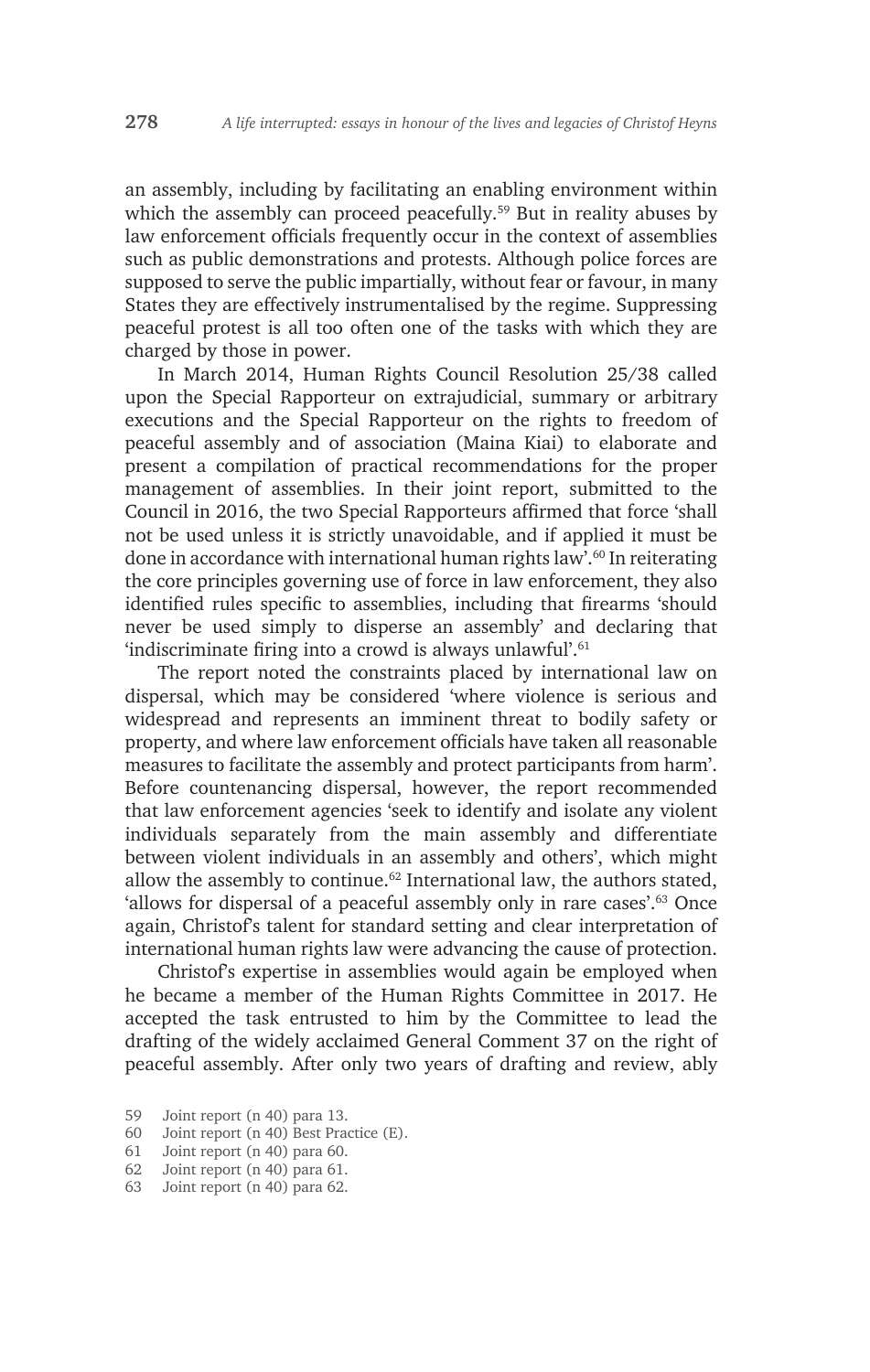supported by Dr Probert, the new General Comment was accepted by the Committee in July 2020.<sup>64</sup>

The General Comment emphasises that the basic approach of the authorities should be, as and where necessary, to seek to *facilitate* peaceful assemblies.65 For many, this demands a sea change in philosophy and policy. Legality for any police use of force is a key starting point. As is observed: 'Domestic law must not grant officials largely unrestricted powers, for example to use "force" or "all necessary force" to disperse assemblies, or simply to "shoot for the legs". In particular, domestic law must not allow use of force against participants in an assembly on a wanton, excessive or discriminatory basis'.66

The General Comment also stresses the precautionary nature of the obligation on law enforcement agencies: 'Where the presence of law enforcement officials is required, the policing of an assembly should be planned and conducted with the objective of enabling the assembly to take place as intended, and with a view to minimizing the potential for injury to any person and damage to property'.67 This calls for the development of generic contingency plans and training protocols by relevant law enforcement agencies, especially for the policing of spontaneous assemblies that may affect public order.<sup>68</sup>

Appropriate less-lethal weapons should be deployed and used, consonant of course with the UN Human Rights Guidance.<sup>69</sup> Firearms are not an appropriate tool for the policing of assemblies and must never be used simply to disperse an assembly.<sup>70</sup> Containment ('kettling'), where law enforcement officials encircle and close in a section of the participants, 'may be used only where it is necessary and proportionate to do so'. 'Necessary law enforcement measures targeted against specific individuals are often', the General Comment provides, 'preferable to containment'.<sup>71</sup>

With respect to accountability, the State is 'ultimately responsible for law enforcement during an assembly' and, as such, may delegate tasks to private security service providers 'only in exceptional circumstances'. In such cases, however, the State remains responsible for the conduct of those service providers. This is an important normative statement given the widespread use of private security in managing public assemblies.

<sup>64</sup> General Comment 37 (n 57).

<sup>65</sup> General Comment 37 (n 57) para 74.

<sup>66</sup> General Comment 37 (n 57) para 80.

<sup>67</sup> General Comment 37 (n 57) para 76.

<sup>68</sup> General Comment 37 (n 57) para 77.

<sup>69</sup> General Comment 37 (n 57) para 78.

<sup>70</sup> General Comment 37 (n 57) para 88.

<sup>71</sup> General Comment 37 (n 57) para 84.